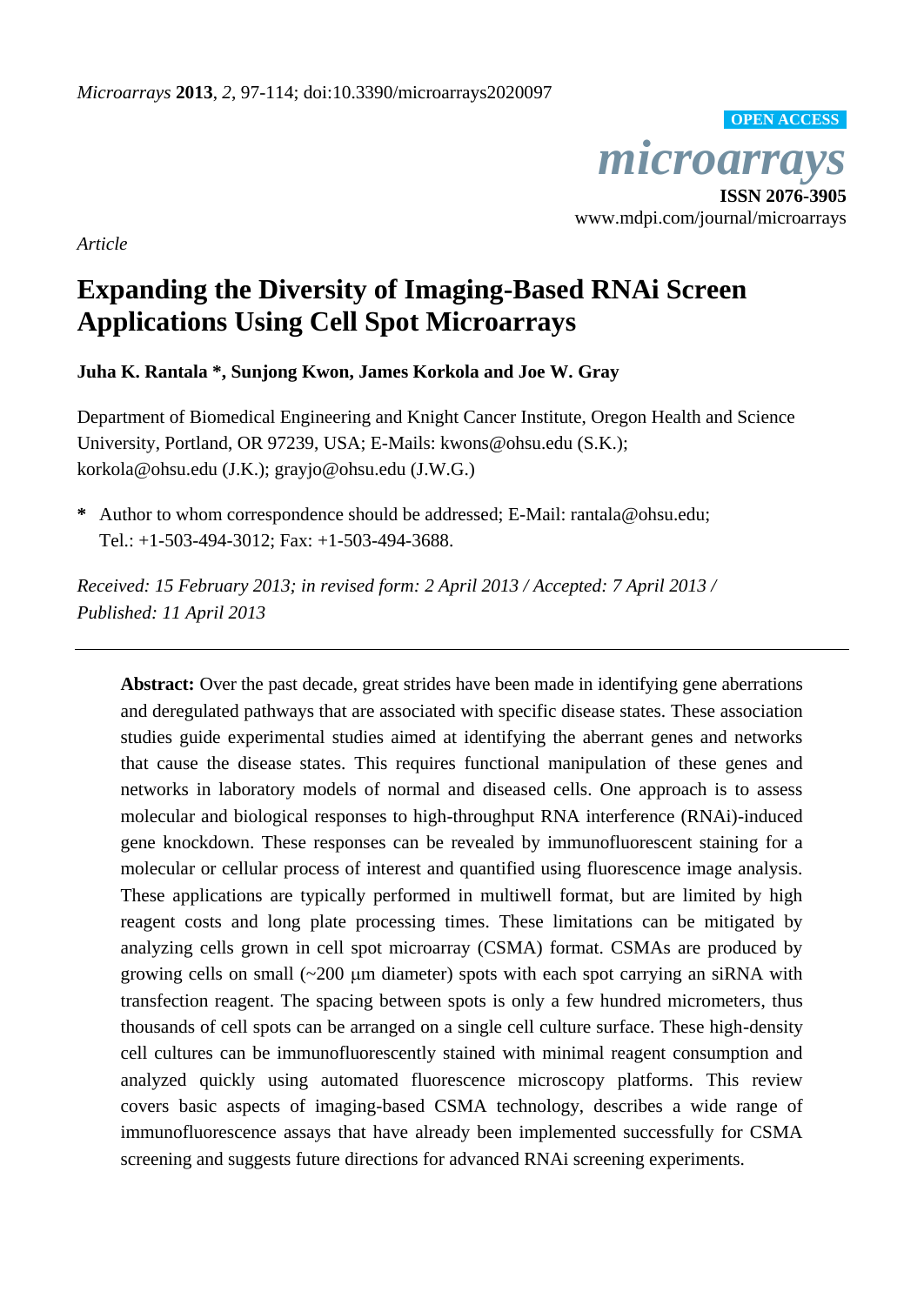**Keywords:** RNA interference; high-throughput screening; cell spot microarrays; image cytometry; quantitative immunofluorescence assays

## **1. Introduction**

International genomic studies are revealing a growing number of genomic aberrations and aberrant pathways that are postulated to be important in a wide range of human diseases including cancer. The number of candidate "cancer genes" emerging from these efforts is especially daunting. However, the definitive functions of these aberrant genes and pathways must be established by experimental manipulation in laboratory models. Manipulation of gene expression levels using inhibitory RNAs (RNAi) is a key technique for this purpose. Large-scale nucleic acid synthesis techniques now enable convenient and low cost synthesis of thousands of RNAis so that assessment of the effects of manipulating the expression levels of thousands of genes is possible. Initial efforts in RNAi screening in mammalian cells were accomplished using automated strategies in which the effects of RNAi knockdown were assessed in multiwell format (usually 96- or 384-well plates). This required substantial laboratory instrumentation and automation, while the costs of RNAi reagent libraries were high. A strategy to miniaturize this process was first suggested by Sabatini *et al.* [1] and subsequently demonstrated with both siRNAs and shRNAs [2–5] before fully developed by Rantala *et al.* [6]. In this process, individual RNAi oligonucleotides are printed in  $\sim$ 200  $\mu$ m diameter spots separated by a few hundred micrometers (Figure 1(a)). Each spot carries cell adherence promoting matrix proteins allowing spatially confined array patterning with cells growing only on the spots. Each spot can host up to a few hundred cells and contains a lipid transfection agent so that cells auto-transfect as they grow. This miniaturized platform provides an economical and robust alternative to multiwell screening systems for systematic assessment of gene function *in vitro*. In a typical experiment, siRNA-lipid microarrays are covered with adherent cells in a culture medium for reverse transfection-mediated uptake of the siRNA [6] or micro-RNA [7] reagents from the spatially confined array spots. siRNAs usually are arrayed in triplicate in order to enable assessment of experimental reproducibility. Spot densities of  $\sim$ 1,000/cm<sup>2</sup> are routinely achieved on this platform so that responses to thousands of siRNAs can be robustly assessed in a single culture [6]. The well-less and miniature format of the CSMA platform allows cells to be immunofluorescently stained for specific molecular response endpoints (e.g., molecular events associated with proliferation, apoptosis, differentiation status, senescence, *etc*.) much as one would stain cells grown on a coverslip (Figure 1(b,c)). Alternately, cells can be genetically engineered to express fluorescent response reporter constructs for time-resolved analyses [6,8].

The quantitative assessment of the impact of high-throughput RNAi knockdown on immunofluorescently stained molecular features—the subject of the present article—has already been applied in several cell biological studies, and the potential of the approach is only beginning to be realized. Early applications include analysis of the impact of specific RNAi-induced knockdowns on cellular abundance of protein complexes [9], regulatory pathways [10,11], and changes in the spatial distribution of target proteins [12]. We describe here experiments using siRNAs as RNAi reagents, but the platform appears readily extensible to assessment of effects of shRNAs [13], miRNAs [7] and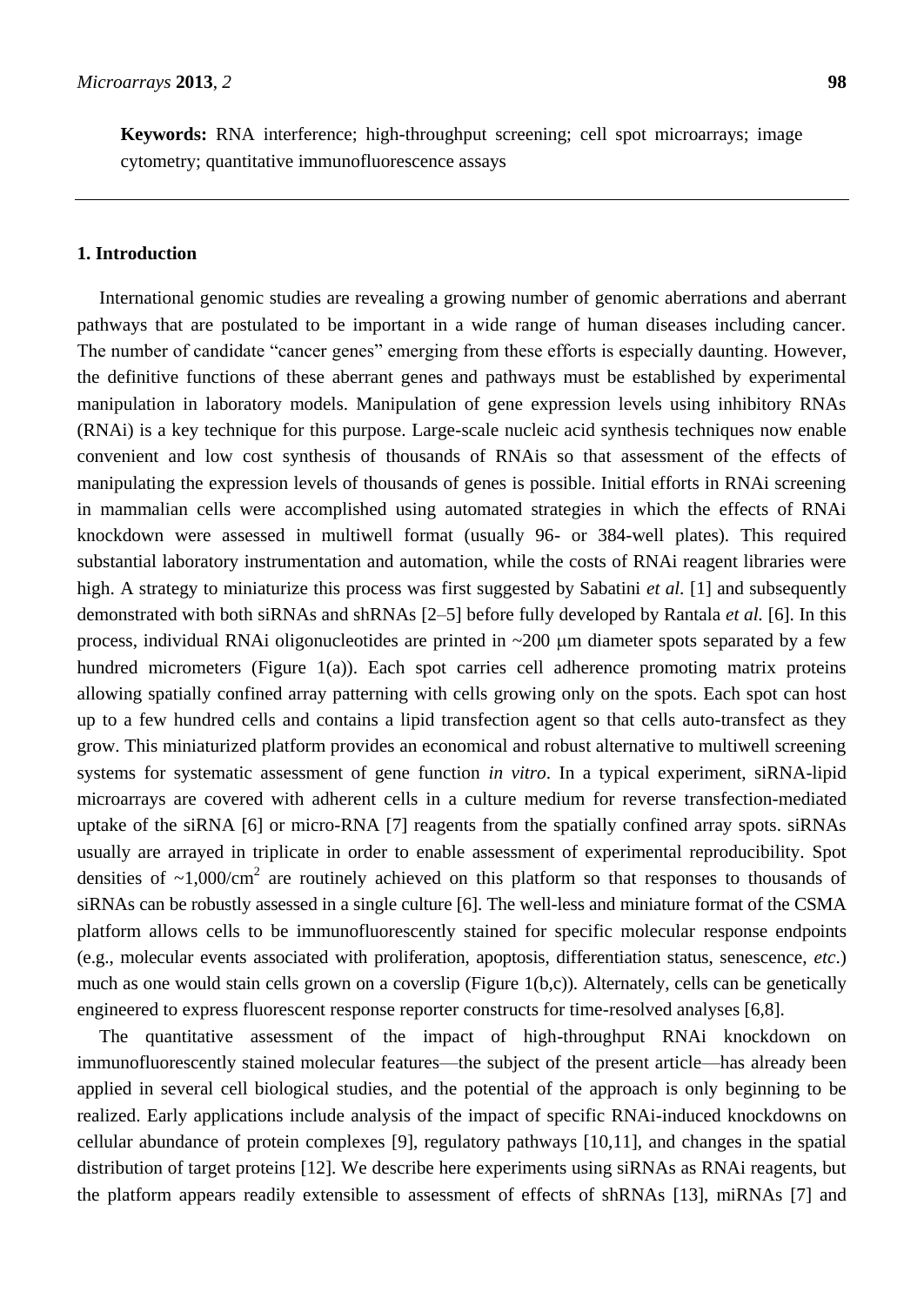cDNAs [1]. The applications described herein illustrate how the CSMA platform can be used for efficient assessment of the roles that specific molecular entities or genomic aberrations play in many aspects of cancer pathophysiology. The ability to assess the impact of RNAi knockdown on endpoints such as differentiation, DNA repair activity, senescence and motility is a particular strength of the platform. The advantages of the platform relative to multiwell analysis approaches are the high analysis density which allows detailed analyses of responses to thousands of RNAis at low immunochemical reagent and cell culture cost and relatively high analysis speed. The disadvantages of the platform are the relatively small numbers of cells interrogated on each spot and the possibility that cells on one spot may be affected by a small amount of molecule secretion from cells on adjacent spots. Printing replicate spots to increase the number of cells analyzed can mitigate the former disadvantage and the latter can be mitigated by randomly positioning replicate spots across the culture surface so that each replicate is in close proximity to a different collection of other RNAi-perturbed cell spots. A typical experiment in which each RNAi is printed in triplicate provides analyses of sufficient cells to enable detection of RNAi effects that differ from the control by less than 10%. RNAi against genes like AURKB, CDK1, INCENP, KIF11 and PLK1 for which responses are well established are usually included as positive controls [6,8,14] to confirm that the RNAi transfection efficiency is high. This is especially important when working with cell types that have not been previously analyzed using the CSMA platform [6].

The advantages of assessing RNAi-induced changes using image cytometry following immunofluorescence staining—whether in CSMAs or in multiwell cultures—are substantial compared to strategies that assess bulk changes in cell number or metabolic activity (e.g., using the CellTiterGlow or MTT assays; [15]) or that identify RNAi effects following bulk transfection (e.g., by assessing loss of cells carrying specific RNAis). Specifically, imaging allows for the following: (a) Quantitative measurement of the cellular abundance of specific target molecules for which a fluorescence reporter can be developed. These studies take advantage of a growing number of antibodies, aptamers or other affinity ligands that bind with high affinity and specificity to proteins or post-translationally modified variants that comprise regulatory networks. The availability of fluorescent reporter constructs that level the expression levels of specific proteins further increases the information that can be obtained; (b) Assessment of the intracellular distributions of the proteins or organelles of interest. This enables assessment endpoints such as the number of discrete DNA repair foci (a measure of DNA repair activity), assessment of the fraction of cells incorporating EdU, mitochrondrial morphology and assessment of mitotic apparatus shape; (c) Analysis of molecular proximity through the use of Förster resonance energy transfer assays (FRET) or antibody-based proximity ligation assays (PLA); (d) Assessment of molecular response heterogeneity between the cells in a single cell spot—for example, induced by cell–cell proximity and/or transient differentiation; (e) Multiplex analysis of multiple molecular and biological response endpoints. For example, multicolor analysis allows assessment of how RNAi manipulation changes the relationship between molecular pathway components (e.g., PI3K and MAPK pathway activities), and biological endpoints such as EdU incorporation or cell cycle distribution, motility, differentiation status and cell death [7,10,11,16,17]; (f) Assessment of the impact of RNAi knockdown on responses to chemical, biological or microenvironmental perturbations. The platform is especially useful in identifying genes and pathways that influence responses to anticancer agents.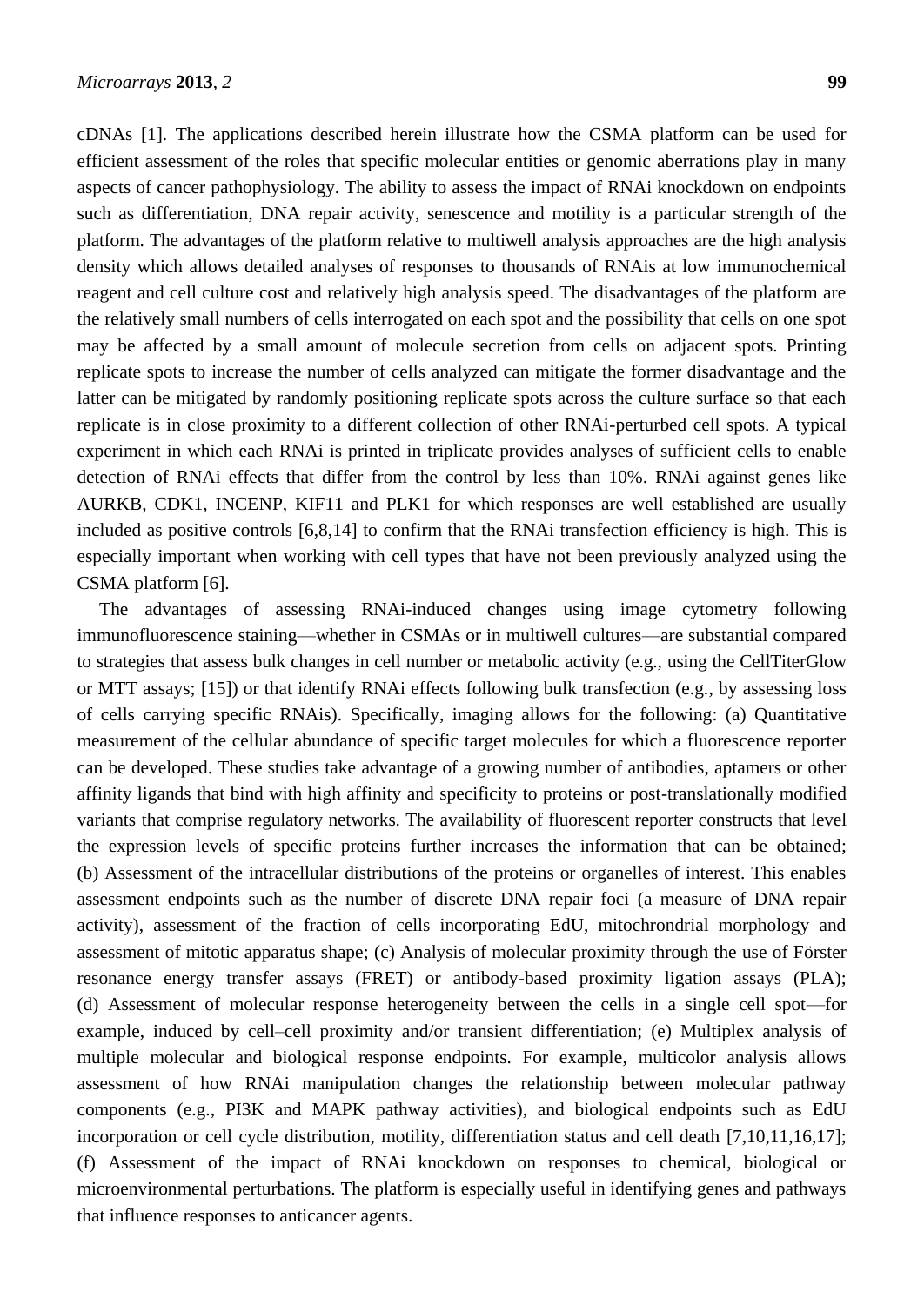**Figure 1.** (a) Cell spot microarrays (CSMAs) are produced by spotting siRNA samples mixed with transfection lipids and extra-cellular matrix proteins on a hydrophobic polystyrene surface in microplate sized vessels. This enables production of high density cell transfection microarrays with up to  $1,000$  siRNA samples/cm<sup>2</sup>. The slides are coated so that the cells adhere only to the spots containing the siRNAs. Transfer of the siRNAs to the cells occurs by reverse transfection during growth for a selected time, typically 48 to 72 h. (**b**) Multicolor image of immunofluorescently stained human kidney tumor cells following growth in CSMA format. The diameter of a cell spot is approximately 200  $\mu$ m. (**c**) High resolution image of cells growing on one cell spot stained for DNA (blue), F-Actin (green) and beta-tubulin (red).



In the following sections, we describe fundamental aspects of image cytometry-based RNAi screening applications on CSMAs and review some of the basic methods. We also discuss in detail the custom assays established in our laboratory for analysis of quantitative cancer cell phenotypes. Finally, we conclude with an assessment of future developments of imaging-based RNAi analyses.

#### **2. Experimental Section**

## *2.1. Cells and Cell Culture*

All cell lines grown on CSMAs were cultured according to the protocols recommended for the cell line. Primary kidney tumor cells were isolated from fresh patient surgical specimens obtained under an Institutional Review Board-approved protocol at Oregon Health and Science University (OHSU). These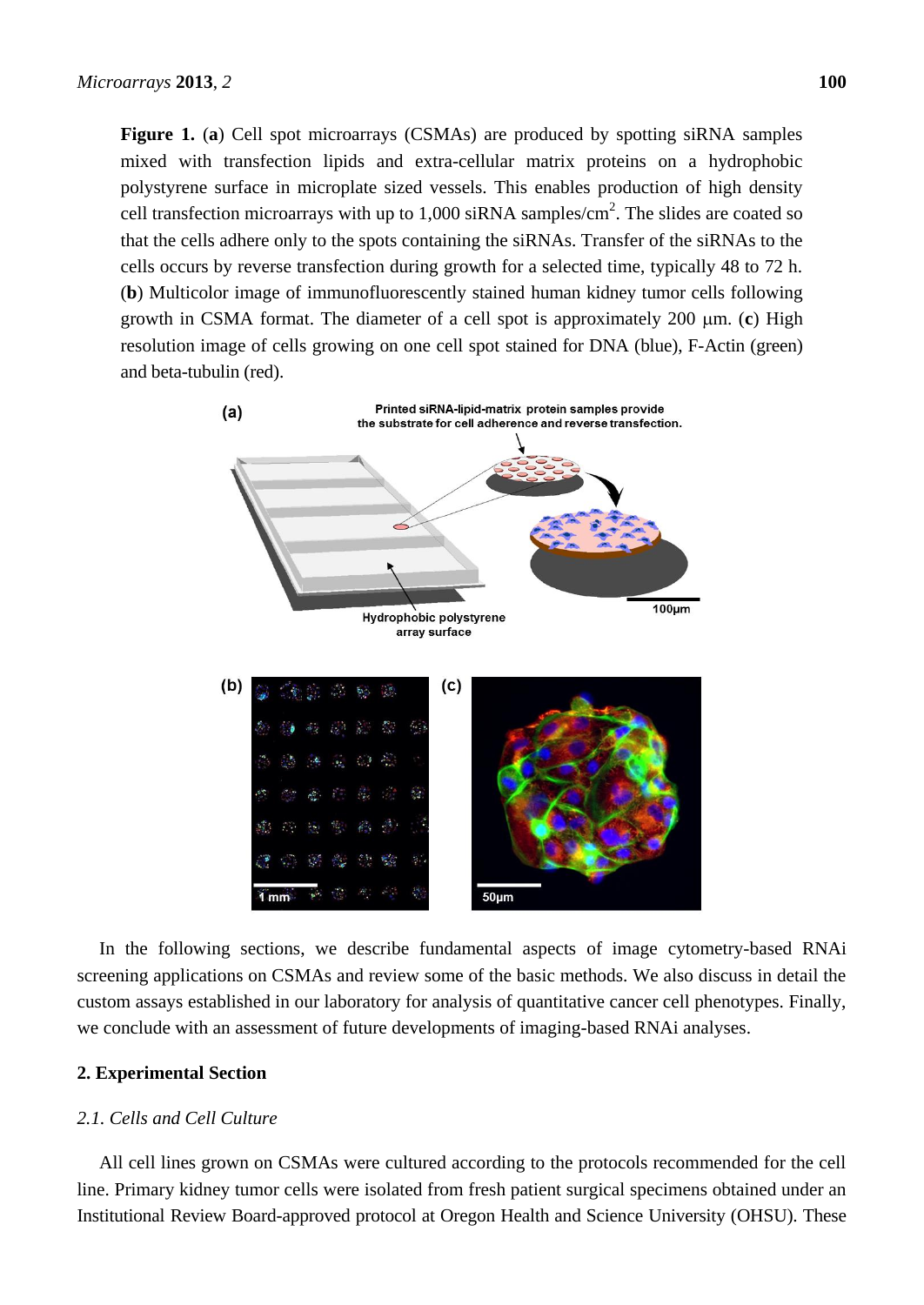primary kidney cells, along with BT20, HCC1569, HCC1954, MDA-MB-468, U-2OS, KFr13, VCaP, and 22RV1 cells (ATCC, Manassos, VA, USA) were grown in RPMI-1640 (Gibco, Life Technologies, Grand Island, NY, USA) supplemented with 10% FBS, 10 µg/mL penicillin and streptomycin and 2 mM L-glutamine. HaCat, MFC7 and MDA-MB-231 cells were grown in DMEM (Gibco) supplemented with 10% FBS, 10  $\mu$ g/mL penicillin and streptomycin and 2 mM L-glutamine. RWPE-1 (ATCC) cells were grown in Keratinocyte Serum Free Medium (K-SFM, Gibco) supplemented with 0.05 mg/mL BPE (bovine pituitary extract) and 5 ng/mL EGF. SKBR3 cells (ATCC) were grown in McCoy's 5A medium (Gibco) supplemented with 10% FBS, 10  $\mu$ g/mL penicillin and streptomycin, and 2 mM L-glutamine.

## *2.2. Preparation of Cell Spot Microarrays*

Transfections with siRNAs and cell culture on the CSMAs were carried out as described previously [6]. siRNAs against PLK1 and AURKB purchased from Qiagen as experimentally verified oligos were used for transfection validation experiments (PLK1 #A SI02223837, #B SI02223844; AURKB #A SI02622032, #B SI02622039). Briefly, the siRNAs and siLentFect (Bio-Rad) transfection reagent for array printing were prepared by mixing the lipid–siRNA samples with cold growth factor-reduced Matrigel (BD Biosciences, Bedford, MA, USA)—OptiMEM I (Gibco) solution resulting in final siRNA printing concentrations of 2.5 µM and 15% Matrigel. These solutions were printed as 200 µm diameter spots on the bottom of the wells of polystyrene microplates (typically 4 to 8 wells per plate, Nunc Brand, Roskilde, Denmark). The siRNA–Matrigel spots were allowed to polymerize for 30 min at room temperature and then stored at room temperature, desiccated and protected from light [6]. Arrays were stored for several weeks before use under these conditions. Approximately 2  $\times$  10<sup>6</sup> cells in 4.5 mL of growth medium were added to each array well (4-well plates) and allowed to adhere at  $+37$  °C for 5–15 min. Cells were dispersed with non-trypsin cell detachment reagent HyQtase (HyClone, South Logan, UT, USA) prior to seeding on the CSMAs since this dispersal method enabled rapid adhesion to the array spots. Non-adherent cells were washed off and 4.5 mL of fresh medium was added per array well. siRNA transfer to the adherent cells took place during growth periods ranging from 48 to 144 h prior to staining and imaging.

## *2.3. Antibody Staining Procedure*

Cells transfected with siRNAs during growth on CSMAs were immunofluorescently stained according to the following protocol. First the culture medium was aspirated carefully from each array well and the cells were fixed with 2% paraformaldehyde (Sigma-Aldrich, St. Louis, MO, USA) in PBS for 15 min at room temperature. Cells were then rinsed once briefly with 50 mM NH<sub>4</sub>Cl to quench any remainder of the paraformaldehyde fixative and washed 5 min with PBS. Cells were permeabilized with 0.3% Triton-X100 in PBS for 15 min at room temperature, washed once with PBS and blocked with 2% filtered BSA in PBS for 60 min at room temperature. After blocking, the arrays were washed  $2 \times 5$  min with PBS, rinsed briefly with distilled H<sub>2</sub>O and air-dried. Array areas were inscribed with a hydrophobic border using a PAP-pen (Sigma-Aldrich) to reduce the amount of antibody used during staining. Cells were rinsed with 0.05% PBS-Tween 20 and stained with primary antibody in 2% BSA-PBS (100 µL per 20  $\times$  20 mm array surface) for 1 h at room temperature or overnight at 4 °C.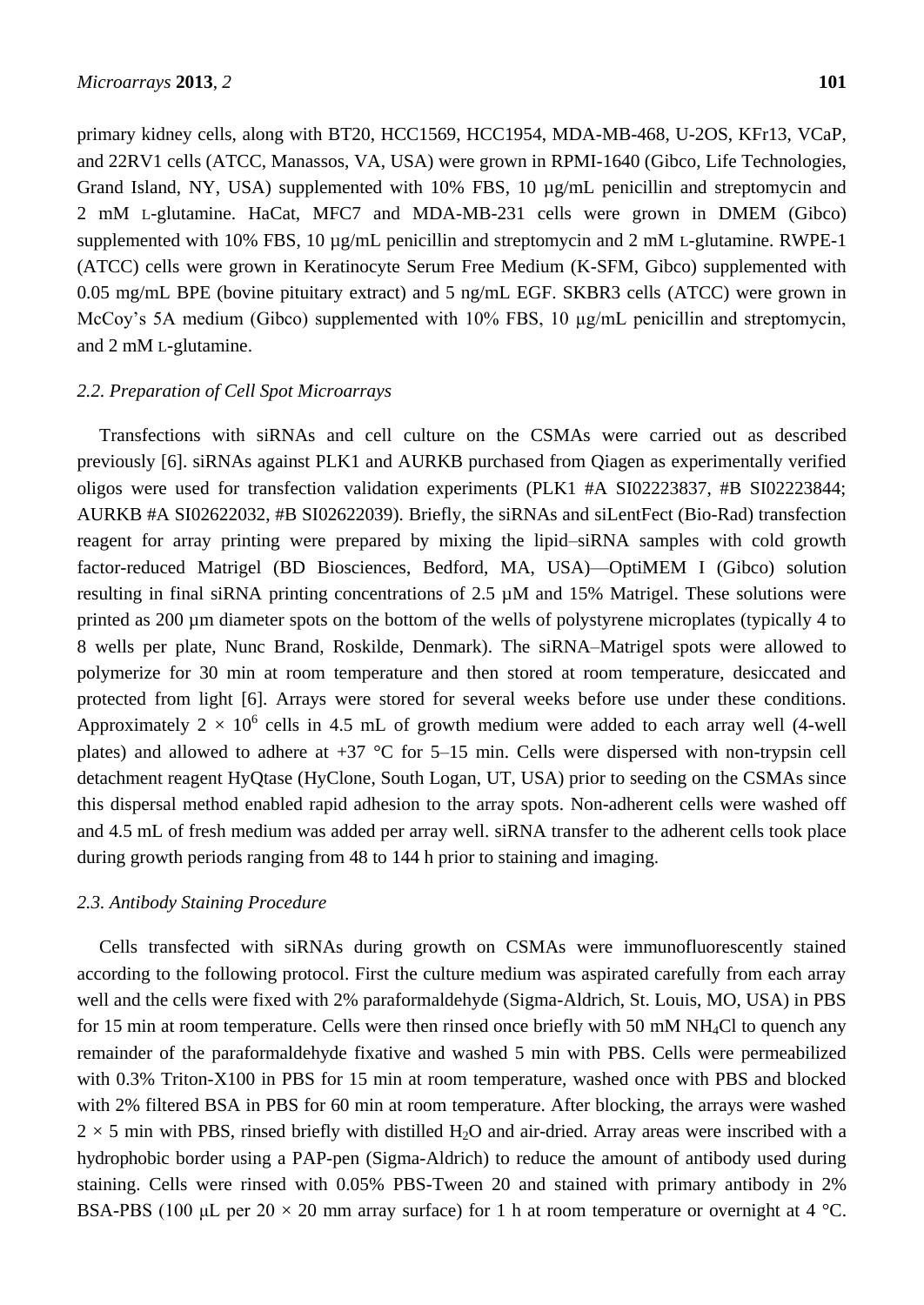These arrays were washed  $2 \times 5$  min with PBS and for 5 min with 0.05% PBS-Tween 20 and then stained with 100 μL of diluted Alexa fluorochrome-conjugated (Life Technologies) secondary antibodies. Secondary antibody incubation and parallel DAPI counterstaining was performed for 1 h at room temperature, followed by washing as described for primary antibodies. The stained arrays were then rinsed with distilled  $H_2O$ , air-dried and stored for imaging. The cells were rehydrated for imaging by covering the arrays with PBS or by mounting under a coverslip using ProLong Gold anti-fade reagent (Life Technologies).

## *2.4. RNA Immuno-FISH Procedure*

Cells grown on CSMAs were fixed in 4% formaldehyde in PBS for 10 min, permeabilized with 70% ethanol at 4 °C for 1 h, and prehybridized with wash buffer  $(2 \times SSC, 10\%$  formamide) at room temperature for 10 min. Cells were then incubated in parallel with cyclin D1 antisense-oligonucleotide probe-sets labeled with Cy-5 and anti-Ki67 antibody (1:300, Abcam, Cambridge, MA, USA) in hybridization solution (10% Dextran sulfate,  $2 \times SSC$ , 10% formamide) at 37 °C overnight in a dark/humid chamber, and incubated with wash buffer at 37  $\degree$ C for 30 min twice. Secondary antibody incubation (Alexa488-conjugated goat anti-rabbit antibody in the hybridization solution) was carried out at room temperature for 1 h, followed by incubation with wash buffer for 30 min, with DAPI for nuclear staining, and with  $2 \times SSC$ . Cells on arrays were mounted in Prolong Gold anti-fade reagent (Life Technologies). Probe sets for CCND1 mRNA detection were designed using a Stellaris™ Probe Designer version 1.0 [18]. They were composed of 48 different 20 mer DNA oligonucleotides, each complementary to a different region of CCND1 mRNA, targeting sequences with 45% GC content, separating at least two bases between oligonucleotides. Images of 0.2  $\mu$ m optical sections were acquired using Deltavision CoreDV Automated Widefield microscopy (Applied Precision™, 60× objective,  $NA = 1.42$ ) with a Nikon Coolsnap ES2 HQ camera. These images were processed with deconvolution software to subtract blurred lights or to reassign them back to sources, and reconstructed into 3D image using IMARIS™ software (Bitplane, South Windsor, CT, USA).

### *2.5. Antibody-Based Proximity Ligation Assay for* in situ *Protein–Protein Interaction Analysis*

After transfection, cells grown on CSMA were fixed and stained according to the manufacturer instructions for the DuoLink II PLA kit (Olink, Uppsala, Sweden) with a minor change in PLA probe dilution. The primary antibodies were diluted 1:200 in 2% BSA-PBS and incubated overnight at 4  $\degree$ C (ITGB1; Abcam 12G10, ITGA2; Millipore AB1936). The PLA probe antibodies were diluted 1:20 in 2% BSA-PBS supplemented with the PLA blocking concentrate and incubated for 2 h at 37 °C. The array surfaces were circumscribed with a hydrophobic border drawn with a PAP-pen (Sigma-Aldrich) to minimize antibody and PLA detection reagent consumption. Cells were counterstained for filamentous actin using fluorescently labeled phalloidin (Alexa488, Life Technologies) and DNA (DAPI). Images for each spot in the CSMAs were acquired automatically using an Olympus scan^R imager and image analysis software (Olympus-SIS, Münster, Germany) was used to quantify PLA levels in individual cells.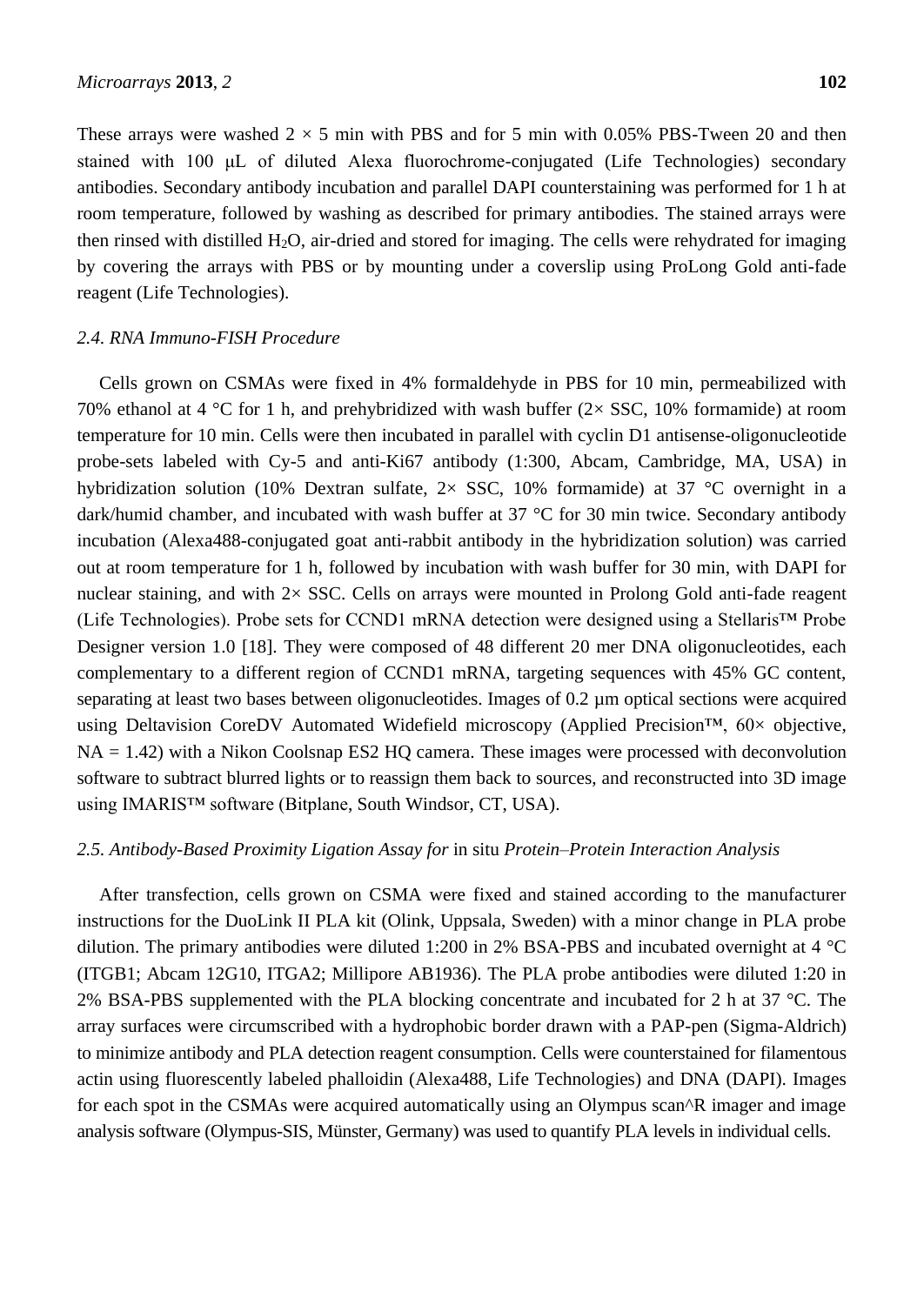#### *2.6. Western Blot Analysis*

Western blot analysis of total cell lysates prepared from cells transfected on CSMAs with 384 replicate spots of a single control or targeting siRNA were fractionated on SDS-polyacrylamide gels and transferred to nitrocellulose membranes (Whatman Inc., Kent, UK). The membranes were blocked against non-specific binding using 5% skim milk. Membranes were probed with primary antibodies (PLK1, Abcam; AURKB, Abcam) overnight at  $4 \, \text{C}$ . Equal loading was confirmed by probing the same filter with a specific antibody for β-tubulin or β-actin (1:5,000, Abcam). Signals were revealed with horseradish peroxidase-coupled secondary anti-mouse or anti-rabbit IgG antibodies (1:1,000; Sigma-Aldrich).

## *2.7. Imaging and Analysis*

Array imaging was performed using an Olympus scan^R integrated imager and image analysis suite (Olympus-SIS, Münster, Germany) equipped with a Hamamatsu ORCA- $R^2$  CCD digital camera (Hamamatsu Photonics K.K., Tokyo, Japan). The Olympus scan^R system is an inverted microscope designed for fully automated image acquisition of biological samples in high-density sample platforms such as CSMA plus image analysis algorithms for feature quantification. Each spot on a CSMA was imaged individually with a  $20 \times$  LUCPLFLN NA 0.40 objective using specific filter sets for DAPI, Alexa488, Alexa568 and Alexa647 dyes (Semrock, Inc., Rochester, NY, USA). The scan^R image analysis software suite was also used for quantitative analysis of image features. Analysis capabilities included cell/particle counting, protein expression analysis with immunofluorescence quantitation, subcellular particle quantitation assays, cell cycle analysis, and protein localization and co-localization assays. Image features quantified for cell populations using the scan^R software were further analyzed using FCS Express 3.0 software (De Novo Software, Los Angeles, CA, USA). The effects of each siRNA knockdown on each specific response endpoint were assessed by comparing image parameters (e.g., total fluorescence intensity per cell, fraction of cells incorporating EdU or number of segmented spots per cell) with comparable image parameters measured for cells transfected with a non-targeting scrambled control siRNA.

## **3. Results and Discussion**

## *3.1. Image Cytometry of Cell Spot Microarrays*

Figure 2(a) illustrates the results obtained using an Olympus scan^R imager for analysis of cells grown in CSMA format. The scan^R software was used to define cell based on the extent of immunofluorescently stained cytokeratin and nuclear boundaries defined based on the extent of DAPI-stained DNA. Segmentation of secondary objects within the primary objects was then performed to define and quantify subcellular features. These measurements of subcellular and cellular shape features in adherent cells are the unique provenance of image cytometry since they cannot be readily assessed using flow cytometry. Figure 2(a), for example, shows the use of combinations of cell morphology parameters and cell differentiation markers to identify biologically distinct subpopulations within a cell culture environment that is often presumed to be homogeneous. In this example, BT-20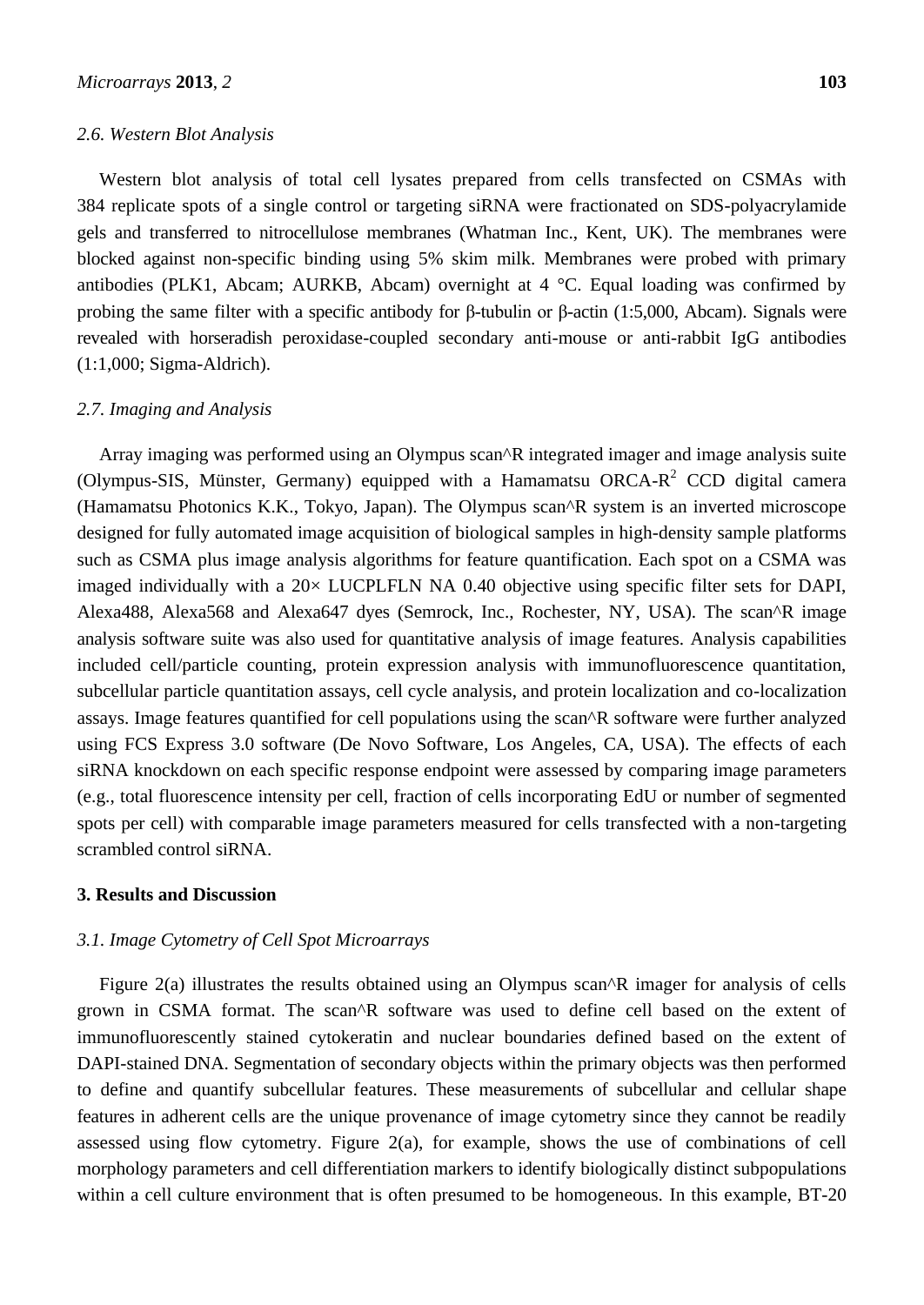human breast cancer cells seeded on CSMAs were stained for basal cell lineage markers cytokeratin-8 and -14 and the sub-populations staining positive for one but not the other marker (94.26% KRT8+, 2.13% KRT14+; Figure 2(b)) were analyzed separately for nuclear size and cell cycle distribution. This analysis, which highlights the multiplexing capabilities of the image cytometry assays, indicated these two cell populations differed in both features. The KRT8-/KRT14+ cells within the parental population had consistently smaller, less circular nuclei and an increased fraction of cells in the  $G_2$ -M-phase of the cell cycle (Figure 2(b)).

**Figure 2.** Examples of quantitative image cytometry on CSMAs. (a) BT-20 breast cancer cells stained for DNA (blue), cytokeratin-8 (green) and -14 (red). Panels on the right show segmentation of the image according to DAPI and cytokeratin extent. (**b**) Identification of a subpopulation of KRT14 positive cells comprising 2% of the KRT8 positive parental BT-20 cell population (left panel). The panels on the right show that KRT14 positive cells had smaller, less circular nuclei and a different distribution of cells in the G1 and G1 phases of the cell cycle compared to KRT8 positive cells. (**c**) Assessment of the effects on cell cycle traverse of siRNA knockdown of AURKB and PLK1 in KFr13 ovarian cancer cells after 48 h. Panel c shows images of DAPI and EdU incorporation 48 h after growth on cell spots carrying a scrambled siRNA and siRNAs against PLK1 and AURKB. Insets show DNA distributions calculated from nuclear DAPI intensity measurements. These analyses show the decrease in proliferation and the increase in frequency of polylobed (siAURKB) or mitotic (siPLK1) cells induced by siRNA knockdown. The lower panels show levels of AURKB and PLK1 proteins after growth on CSMAs carrying siRNAs against AURKB and PLK1, respectively.

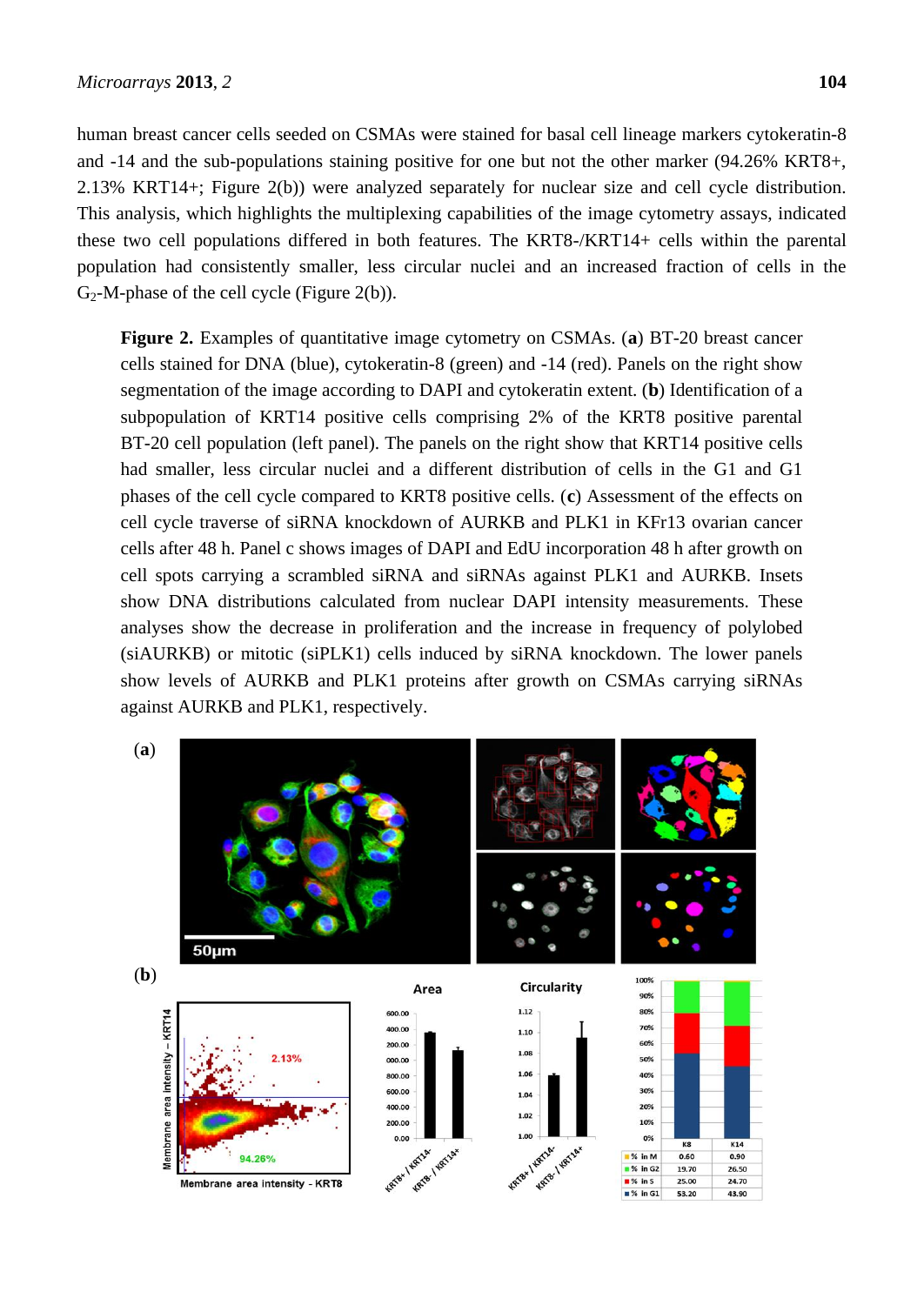



Another example of the robustness of the image cytometry is its ability to assess cell cycle features. These analyses can be performed simply on the basis of a single DNA dye such as DAPI, PI or Hoechst in combination with nuclear size and shape measures. Measurements of the total nuclear fluorescence in proportion to the nuclear size of cells generates scatter plots of DNA content to nuclear area ratios that can be gated to accurately quantify percentages of cells in definite  $G_1$ -, S- and  $G_2$ -phases of cell cycle. The mean pixel intensity corresponding to chromatin condensation and the nuclear area ratio enables mitotic and late anaphase cells to be distinguished from  $G_2$  and  $G_1$  cells, respectively [9]. In addition, apoptotic cells can be separated from mitotic cells without use of any specific markers based on the size and circularity of the objects. Figure 2(c) shows the use of these features to assess responses to RNAi knockdown of well-established cell cycle regulating proteins, AURKB and PLK1. This type of cell cycle analysis may be performed directly from DNA measurements, leaving other available fluorescence channels available for assessment of additional markers of interest. As an example, assaying EdU (5-ethynyl-2'-deoxyuridine, Life Technologies) incorporation (Figure 2(c)) or detection of Histone-H3 phosphorylation [14] can be used to further fine-tune analyses of specified cell cycle phases. This ability to measure shape and quantity of multiple stained features in individual cells enabled by image cytometry allows coordinate analysis of cell cycle endpoints and the expression levels of the proteins that control cell cycle traverse.

## *3.2. Surrogate Markers for Analysis of Quantitative Cancer Cell Phenotypes*

High-throughput RNAi screening has become a major tool for identification of molecular functions and genomic aberrations that play a role in cancer pathophysiology and for identification of novel candidate therapeutic targets. These studies have been, and continue to be, important in categorizing general molecular networks crucial for cell survival and proliferation. However, assessment of cell viability provides little information about the detailed roles that the interrogated target genes may play in the other important aspects of cancer cell physiology. Decades of research have defined an atlas of cellular functions that go awry in cancer development and progression and manifest in the cancerous cells as changes of molecular and structural phenotypes. These key aberrant cellular features of cancer have been designated collectively as "hallmarks of cancer" [19].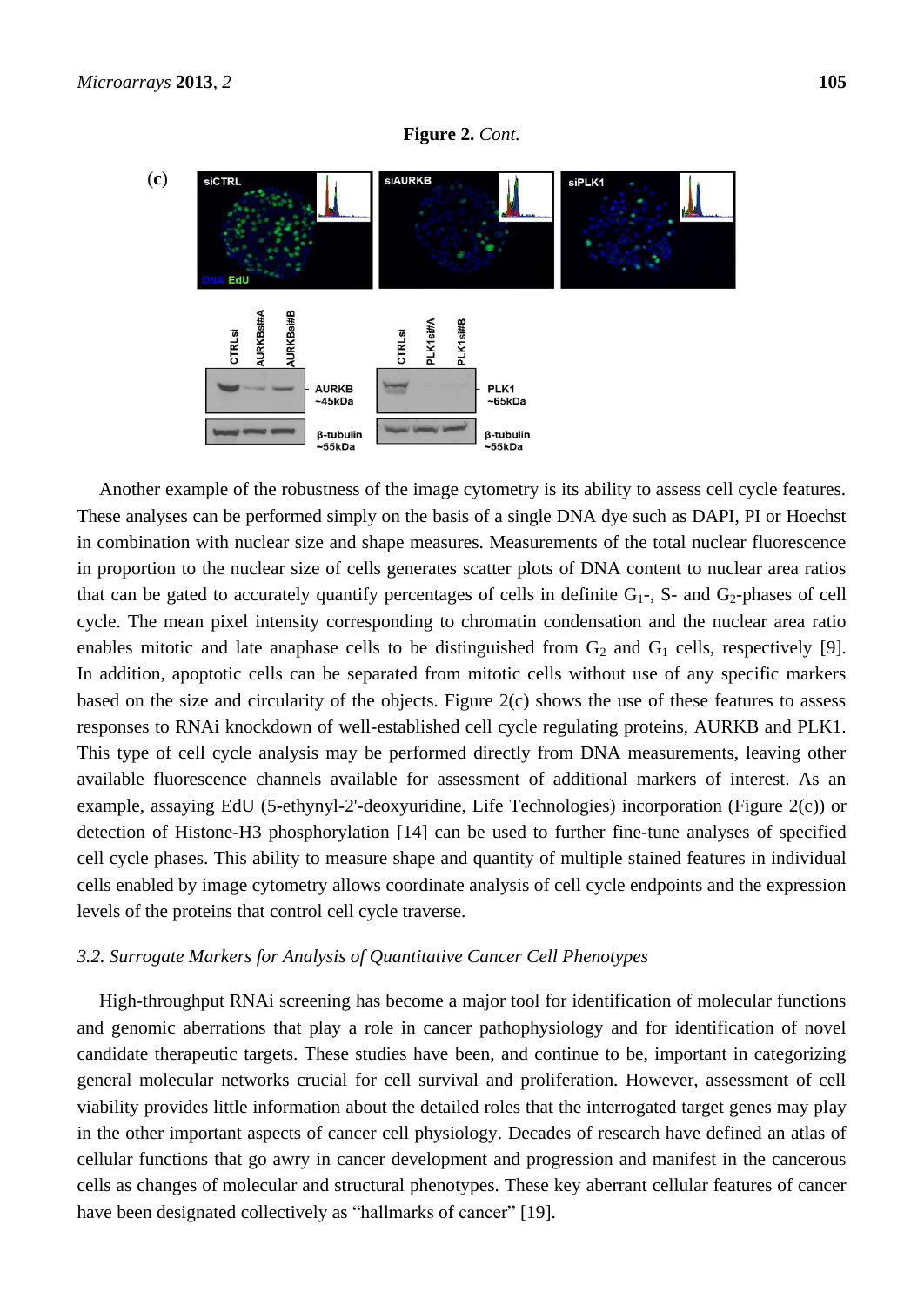**Figure 3. (a)** A gallery of representative images showing immunofluorescent staining patterns that can be analyzed as quantitative cancer cell phenotypes (qCP). These assays assess aspects of cell proliferation, differentiation, apoptosis, cell adhesion/motility, senescence and genomic integrity. Each marker is indicated on the images with text in the corresponding color. The complete list of the validated qCP detection reagents is listed in Table S1. (**b**) Assessment of changes in qCPs induced by siRNAs targeting genes known to produce change in specific cancer hallmarks. qCPs were measured after growth on targeting or control siRNAs for multiple cell lines. The cell lines, targeting siRNAs and assessed qCPs are indicated in the figure.



We have now developed immunofluorescent staining and quantitative image analysis procedures for many of the key molecular features associated with the cancer hallmarks to facilitate use of RNAi screening for in-depth biological discovery in the context of cancer research. Measures of RNAi-induced changes in these features—designated herein as quantitative cancer phenotypes (qCPs)—enables accurate identification of aberrant genes or networks that are causal for many aspects of cancer. This approach assesses many more aspects of cancer physiology than are routinely assessed in screening strategies that are sensitive only to events that alter proliferation or immortalization. We are now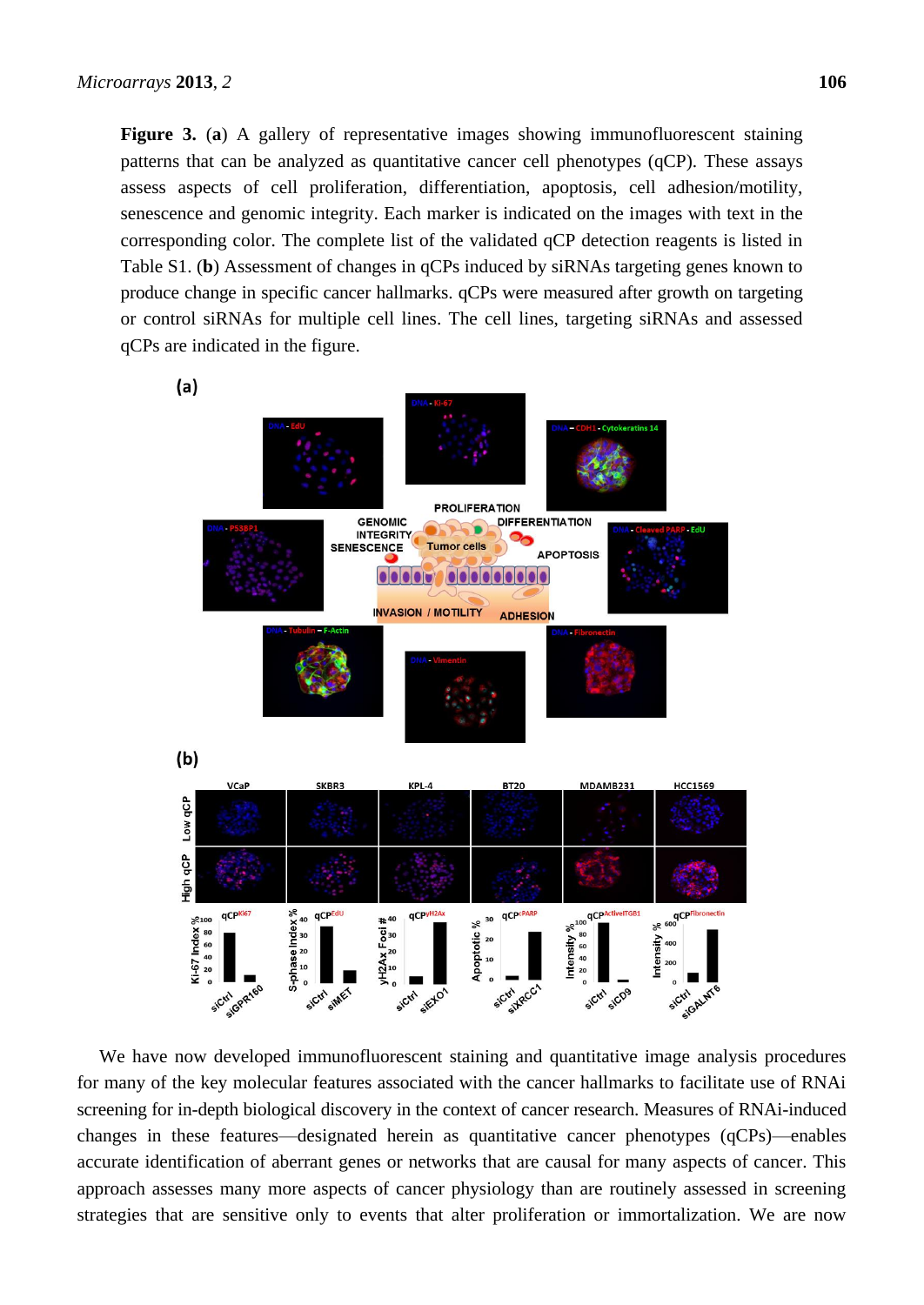applying this approach to systematic assessment of oncogenic events, signal transduction programs and associated deregulated gene networks that are postulated to contribute to the hallmarks of cancer by the Cancer Genome Atlas (TCGA) [20] and related international genomics efforts. Our current system measures qCPs that report on proliferation, apoptosis, senescence, differentiation, DNA replication and repair, and motility (Figure 3(a)). The cell proliferation qCP quantifies the fraction of cells incorporating a nucleotide analog (EdU or BrdU) or showing high level staining for Ki-67 [6]. The apoptosis qCP reports the level of staining for cleaved PARP [7] or members of the caspase protein family. The qCP for cell senescence reports the intensity of staining for trimethylation of histone 3 lysine 9 (H3K9me<sup>3</sup>), an established marker for heterochromatin formation. Epithelial-to-mesenchymal transition is one of the fundamental cellular phenotypes associated with the course of cancer pathogenesis. qCPs for differentiation status report the intensity of staining for differentiation associated proteins including Beta-Catenin, Cytokeratins-8/14/19, E-Cadherin, EpCAM, Fibronectin and Vimentin [21]. Loss of genomic integrity and aberrant DNA repair is characteristic of virtually all human cancers [22]. The qCP for DNA damage repair (DDR) reports the number of detect P53BP1 or gamma-H2Ax foci that are associated with DNA double-strand breaks [9,21]. Figure 3(a) shows a gallery of CSMA images of cells stained with antibodies that report on each of these cancer hallmarks. The complete description of the qCP marker antibodies that we now use for image-based analysis of qCPs is provided in Table S1. The utility of these assays for large-scale CSMA screens has been confirmed in our previous and on-going work [6,10,11,16,17]. Representative examples of siRNA-induced changes in qCPs are shown in Figure 3(b). Our panel of assays is not intended to be a definite list of assays for quantitative cancer phenotype assessment. Rather, it is a guiding collection setting the basis for future development of additional image cytometry assays for RNAi screening experiments that will contribute to the systematic assessment of the roles specific aberrations play in cancer pathophysiology.

## *3.3. Next-Generation RNAi Screen Readouts—Immuno-FISH on CSMAs*

The miniature scale of the CSMA platform also facilitates development of other molecular state assays such as Fluorescence *in situ* Hybridization (FISH) for genome number (DNA-FISH) [23], or abundance and cellular location of mRNA transcripts (RNA-FISH). These approaches rely on the *in situ* detection of specific DNA or RNA sequences in fixed cell samples using probe oligonucleotides that are complementary to the specific sequence(s) of interest. We tested the performance of RNA-FISH for quantification of RNA levels altered during RNAi screening by assessing CCND1 (Cyclin D1) mRNA levels. We use the Stellaris FISH method (Biosearch Technologies) in which detection probes are comprised of multiple short, fluorescently labeled oligonucleotides targeting one mRNA transcript [24]. The high signal amplification achieved in this procedure produces signals that can be readily detected and quantified during imaging. The Stellaris FISH technique does not require denaturation of the samples with heat so the staining procedure can be combined with other detection techniques such as immunofluorescent staining. Figure 4(a) shows a prototypic example in which we combined RNA-FISH detection of CCND1 transcripts with immunofluorescent staining for Ki-67. Dual-stained MDA-MB-468 breast cancer cells were imaged with the Olympus scan^R and a Deltavision CoreDV widefield microscope. These studies showed that CCND1 mRNA was located predominantly in the nuclei, and more specifically to nucleoli. We assessed signal intensities of the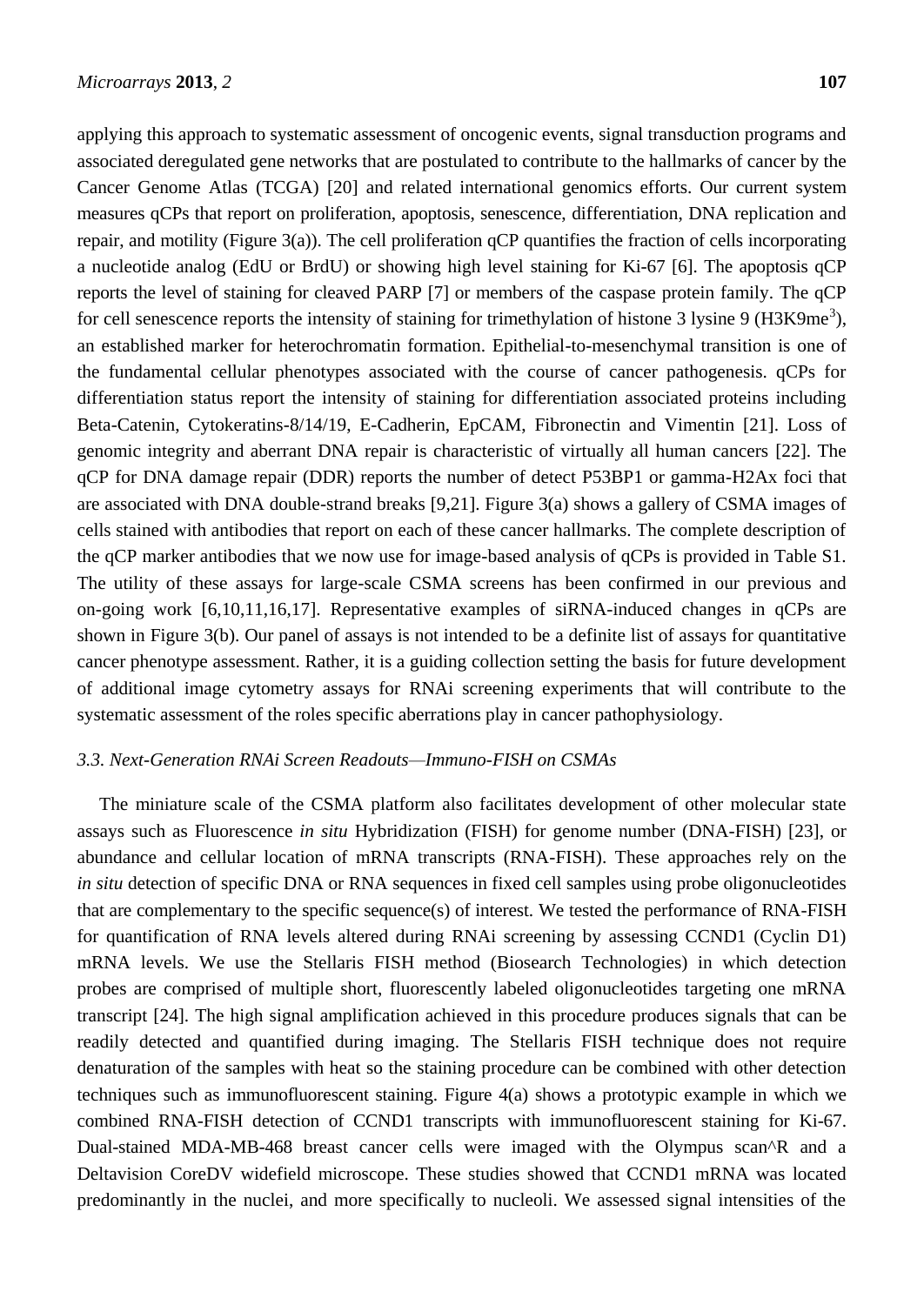nuclear CCND1 mRNA and Ki-67 immunofluorescence staining in cells assigned to the G1-, S-, G2 and M-phases of the cell cycle phases based on DAPI fluorescence intensity and spatial distribution. In this example, nuclear staining for Ki-67 was highest in mitotic cells as previously shown [6] and nuclear CCND1 staining intensity was modestly higher in  $G_2$  cells in comparison to the other groups (Figure 4(b)).

**Figure 4.** (**a**) Quantitative RNA immuno-FISH on CSMAs. MDAMB468 breast cancer cells grown on a CSMA were immunostained in for Ki-67 (green) and for CCND1 using RNA-FISH (red). Nuclei were counterstained with DAPI (blue). The left panel shows a scan<sup> $\Delta$ </sup>R image at  $20\times$  magnification. The right panel shows a high resolution widefield microscopic image of the same field. Red punctate dots with intense CCND1 mRNA staining in nuclei indicate localization of the CCND1 messenger to the nucleoli. Scale bar 5 m. (**b**) Images of individual cells showing nuclear CCND1 RNA levels and Ki-67 staining (upper panel). The cells are organized according to cell cycle phase as determined from quantitative measurements of nuclear DAPI fluorescence. The lower panel shows quantitative analyses of the images in panel b. These analyses show that mitotic cells have the highest mean nuclear area signal for Ki-67 while cells in  $G_2$ -phase have the highest nuclear intensity for CCND1 mRNA (lower right panels). Error bars indicate the variance present that resulted from analysis of 1,686 cells with 885 (52.5%) in  $G_1$ , 173 (10.3) in S, 409 (24.3%) in G<sup>2</sup> and 39 (2.3%) in M-phase (lower left panel).

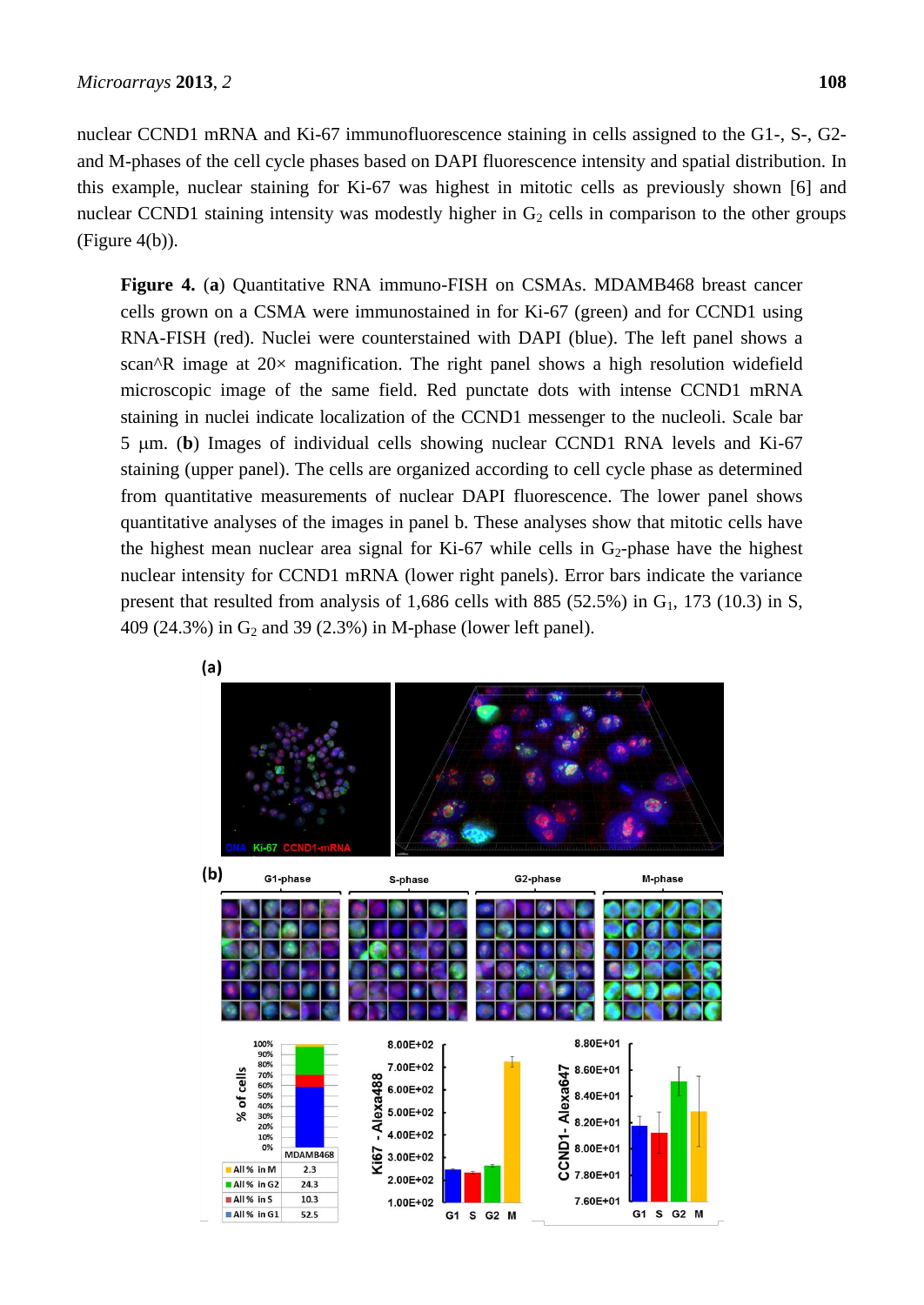We anticipate that use of immuno-FISH as described coupled with high-throughput RNAi screens will enable coordinate analysis of the impact RNAi knockdown on both transcriptional and translational regulation of target genes and proteins. This will allow discrimination between RNAi effects that directly alter expression of the target genes and those that affect post-translational mechanisms regulating the protein functions.

## *3.4. Next-Generation RNAi Screen Readouts—Analysis of Endogenous Protein Interactions* in situ

Interactions between proteins enable and regulate a wide range of cellular processes. Protein–protein interactions typically are studied using methods such as mass spectrometry of immunoprecipitated protein complexes or via analysis in yeast two hybrid systems. These methods reveal a broad range of interacting proteins. However, they do not reveal where within cells these proteins interact nor do they assess the impact of RNAi knockdown on these interactions. This can only be accomplished using image-based analysis strategies. To this end, we have developed a strategy for *in situ* analysis of protein–protein interactions on cells grown on CSMAs using an antibody-based proximity ligation assay (PLA) [25]. The PLA method detects interacting target proteins in fixed cells by detecting the interactions between paired primary antibodies labeled with complementary oligonucleotides. The oligonucleotides interact to enable rolling circle amplification and oligonucleotide complex formation when the two antibodies are in close proximity (Figure  $5(a)$ ). The resulting bright fluorescent complexes can be imaged by standard fluorescence microscopy and the numbers of foci can be measured as a function of location within individual cells (Figure 5(a,b)). To date, PLA analyses has been extensively used to study protein interactions and protein co-localizations in the individual biological experiments and in a small-scale screening of chemical inhibitors of PDGF signaling [26]. The PLA technology can be adapted to high throughput RNAi manipulation of genes that (a) regulate protein–protein interactions; (b) participate in the interactions; or that (c) influence the localization of the interactions. However, it is prohibitively expensive when implemented in multiwell formats, due to the need for large quantities of the detection reagents including enzymes required for the DNA rolling circle amplification (Figure 5(a)). Implementation of PLA analysis in CSMA format allows assessment of the impact of the several thousand RNAi reactions using the same volume of PLA detection reagents that would be required to stain two individual 96-microplate wells [26]. This dramatically reduces reagent consumption, allowing use of PLA for large-scale functional genomics experiments.

Figure 5 illustrates the application of the PLA technique to assessment of detection of activated heterodimeric integrin α2β1 cell-adhesion receptors in cells grown on CSMAs carrying siRNAs. This assay, described previously [10], enables detection of the ITGB1 sub-units with an active conformation in close proximity to ITGA2 alpha sub-units (Figure 5(a)). These results indicate that PLA staining on cell spot microarrays in combination with automated image cytometry can reliably detect PLA signals in single cells (Figure 5(b)) and therefore can be used for functional interrogation of regulators of endogenous protein interactions *in situ*. Analysis of protein proximity after PLA staining is accomplished by segmenting the individual PLA signals and quantifying the number of individual PLA signals per cell. In Figure 5(c), single cells were defined by segmenting according to the extent of F-Actin staining. This analysis enables cells to be classified according to the extent specific protein interactions (Figure 5(c)) or according to the spatial distribution of the protein complexes (Figure 5(b)).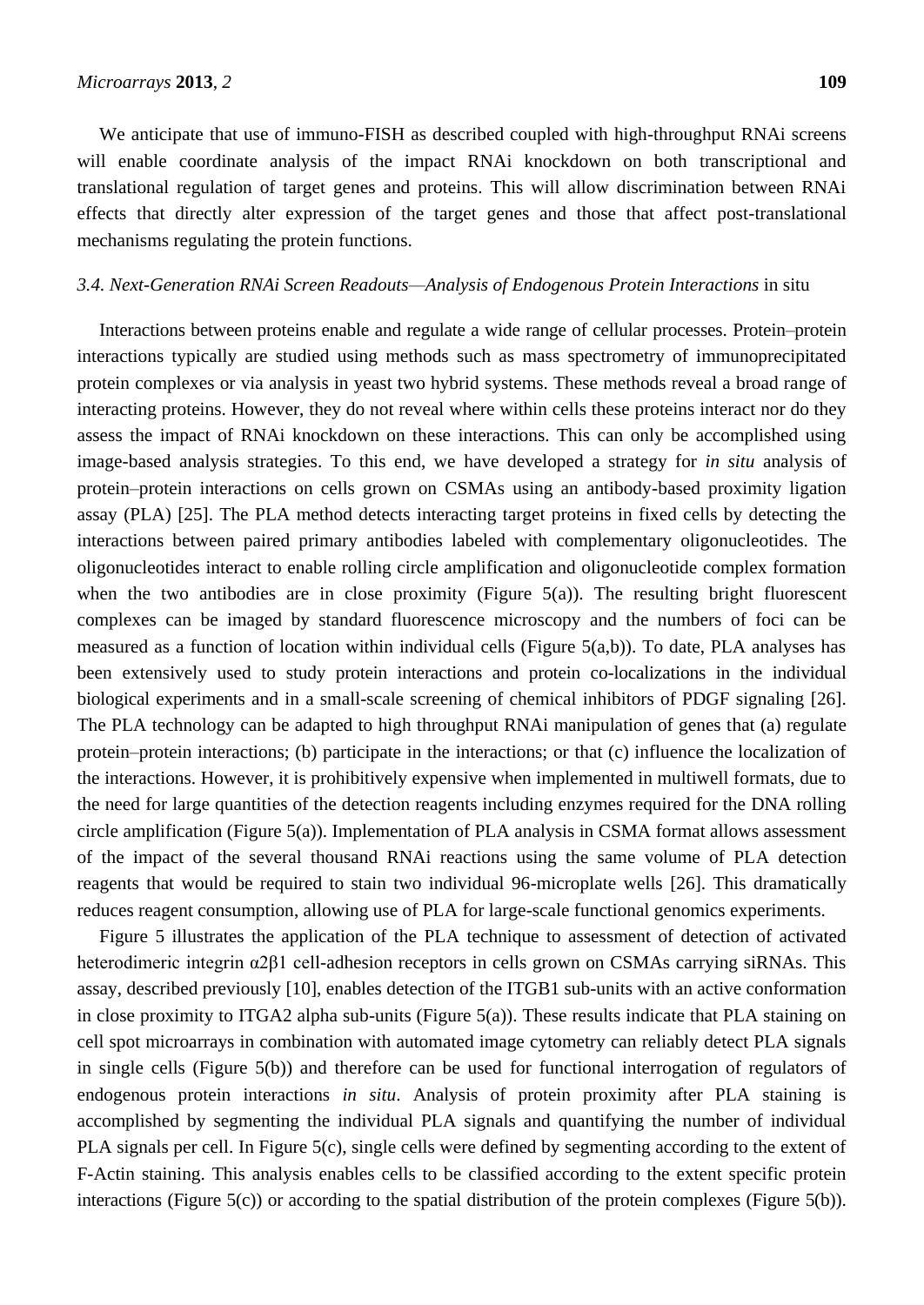We anticipate that assessment of the impact of large-scale siRNA knockdown on specific protein interactions will facilitate elucidation of mechanisms that control protein–protein interactions and/or that regulate their spatial localization.

**Figure 5.** (**a**) Principle of the PLA readout for analysis of active state heterodimeric integrin α2β1 receptors. Active integrin α2β1 heterodimers were recognized in pairs by rabbit monoclonal antibodies binding the alpha subunit ITGA2 and an active conformation-specific mouse monoclonal antibodies binding ITGB1 (clone 12G10). The primary antibodies were bound by species-specific probe antibodies, conjugated to PLA oligonucleotides. When in proximity, the oligonucleotides can be used as templates for the joining of two additional linear oligonucleotides into a DNA circle forming the template for rolling-circle amplification and fluorescence detection of interacting proteins *in situ*. (**b**) Illustration of the use of the PLA technique to assess DNA (blue), F-actin (green) and ITGB1-ITGA2 proximity (red) in individual cells. PLA signals were quantitated at the single signal level using automated image analysis object segmentation algorithms. Scale bar 10 µm. (**c**) CSMA detection of active α2β1-integrin in PC3 prostate cancer cells. Cells on spots were divided into groups according to the amount of PLA signals identified by signal segmentation (right panel) within the membrane boundaries of individual cells detected on basis of F-Actin staining. The colored rectangles surrounding each cell indicate the number of PLA signals associated with the given cell.

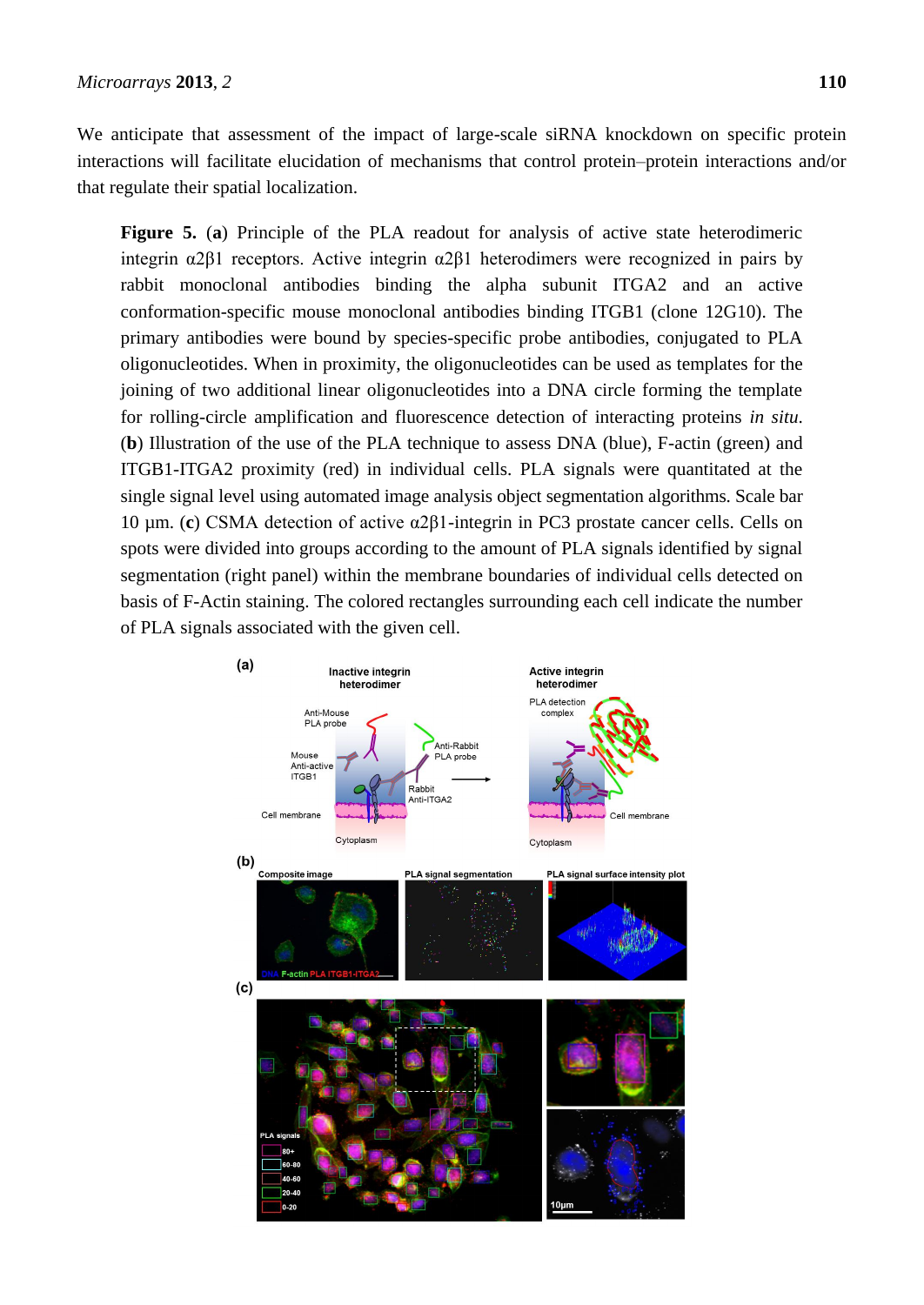## *3.5. Summary*

The CSMA analysis platform represents a technological advance in RNAi screening. It enables assessment of the functional impact of large-scale gene knockdown in many different cell types quickly and at low reagent cost. The impact of siRNA knockdown on multiple molecular and cellular response endpoints can be revealed using immunofluorescent staining or fluorescence *in situ* hybridization or a combination of both. Analyses can be carried out for cells growing in diverse culture conditions and during treatment with therapeutic compounds or other siRNAs. Assays for >25 response endpoints already have been developed for the CSMA platform. Automated, image analysis allows images of cells on individual array spots to be acquired and analyzed the amount and spatial distribution of molecular features associated with several cancer hallmarks. We have demonstrated applications of the CSMA technology ranging from general cancer target gene discovery to detailed analyses of specific cellular processes including regulation of integrin cell-adhesion receptors [10,11]. The panel of assays compatible for screening using CSMA can be tailored to address many different biological questions. We expect the number of image cytometry endpoints to expand significantly during the coming years as genomics analyses of cancers and other disease types mature.

## **4. Future Directions**

The ability to assess changes induced by targeted RNAis using image cytometry assays enables assessment of the functional importance of a large number of disease-linked genomic aberrations and aberrant regulatory networks. Loss-of-function genetic screening has been used widely to assess the impact of RNAi knockdown on cell viability and/or immortalization. More recently, imaging-based screening strategies, coupled with immunofluorescent staining for cancer hallmarks has expanded the range of biological endpoints that can be assessed during RNAi screening. The ability to simultaneously assess the levels of specific proteins and RNA species, their spatial locations and the proximities of specific proteins, greatly increases the information that can be gained from RNAi screening experiments. This powerful form of high-throughput gene function assessment at cellular and subcellular resolution has already proven useful for functional annotation of normal and aberrant human genes. Several emerging imaging techniques such as automated confocal microscopy, super-resolution fluorescence microscopy and integrated light and electron microscopy will likely lead to further developments in the field of cell biological gene function assessment by enabling quantitative analysis of RNAi-induced changes in cellular function and structure. Understanding of human genetic and cell biological functions is increasing as the range of biomarkers for specific cellular processes increases. Multiplex analysis on CSMA carrying RNAis allows correlative analyses of the impact of gene perturbations on the molecular and cellular features they regulate in individual cells. In the future, RNAi screening experiments will likely shift from general cell biological discovery with established model cell lines to clinical applications where RNAi screening is performed directly with patient derived cells [6].

## **Acknowledgments**

The authors declare no competing interests. Work described here was partially funded by the Knight Cancer Institute, the NIH/NCI grant U54 CA112970 Integrative Cancer Biology Program (ICBP),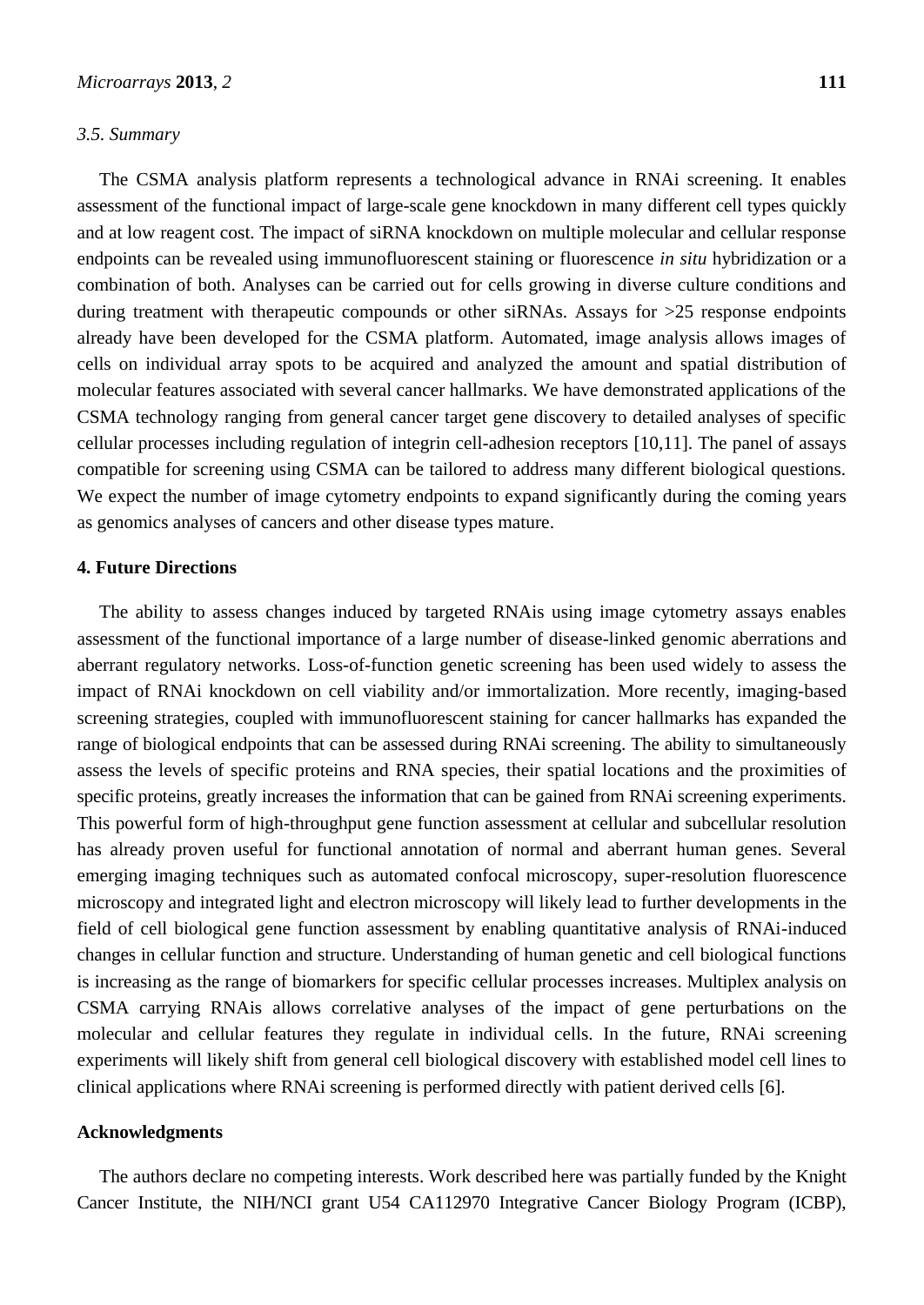NIH/NCI grant P50 CA58207 Bay Area Breast Cancer Translational Research Program (SPORE), European Commission Framework program 6 project ENLIGHT and European Commission Framework program 7 project AFFINOMICS.

# **References**

- 1. Ziauddin, J.; Sabatini, D.M. Microarrays of cells expressing defined cDNAs. *Nature* **2001**, *411*, 107–110.
- 2. Mousses, S.; Caplen, N.J.; Cornelison, R.; Weaver, D.; Basik, M.; Hautaniemi, S.; Elkahloun, A.G.; Lotufo, R.A.; Choudary, A.; Dougherty, E.R.; *et al.* RNAi microarray analysis in cultured mammalian cells. *Genome Res*. **2003**, *13*, 2341–2347.
- 3. Wheeler, D.B.; Carpenter, A.E.; Sabatini, D.M. Cell microarrays and RNA interference chip away at gene function. *Nature Genet*. **2005**, *37*, 25–30.
- 4. Snijder, B.; Sacher, R.; Rämö, P.; Liberali, P.; Mench, K.; Wolfrum, N.; Burleigh, L.; Scott, C.C.; Verheije, M.H.; Mercer, J.; *et al.* Single-cell analysis of population context advances RNAi screening at multiple levels. *Mol. Syst. Biol*. **2012**, *8*, doi: 10.1038/msb.2012.9.
- 5. Hutchins, J.R.; Toyoda, Y.; Hegemann, B.; Poser, I.; Hériché, J.K.; Sykora, M.M.; Augsburg, M.; Hudecz, O.; Buschhorn, B.A.; Bulkescher, J.; *et al.* Systematic analysis of human protein complexes identifies chromosome segregation proteins. *Science* **2010**, *328*, 593–599.
- 6. Rantala, J.K.; Mäkelä, R.; Aaltola, A.R.; Laasola, P.; Mpindi, J.P.; Nees, M.; Saviranta, P.; Kallioniemi, O. A cell spot microarray method for production of high density siRNA transfection microarrays. *BMC Genom*. **2011**, *28*, doi: 10.1186/1471-2164-12-162.
- 7. Cekaite, L.; Rantala, J.K.; Bruun, J.; Guriby, M.; Agesen, T.H.; Danielsen, S.A.; Lind, G.E.; Nesbakken, A.; Kallioniemi, O.; Lothe, R.A.; Skotheim, R.I. MiR-9, -31, and -182 deregulation promote proliferation and tumor cell survival in colon cancer. *Neoplasia* **2012**, *14*, 868–879.
- 8. Neumann, B.; Walter, T.; Hériché, J.K.; Bulkescher, J.; Erfle, H.; Conrad, C.; Rogers, P.; Poser, I.; Held, M.; Liebel, U.; *et al.* Phenotypic profiling of the human genome by time-lapse microscopy reveals cell division genes. *Nature* **2010**, *464*, 721–727.
- 9. Doil, C.; Mailand, N.; Bekker-Jensen, S.; Menard, P.; Larsen, D.H.; Pepperkok, R.; Ellenberg, J.; Panier, S.; Durocher, D.; Bartek, J.; *et al.* RNF168 binds and amplifies ubiquitin conjugates on damaged chromosomes to allow accumulation of repair proteins. *Cell* **2009**, *136*, 435–446.
- 10. Rantala, J.K.; Pouwels, J.; Pellinen, T.; Laasola, P.; Potter, C.; Sundberg, J.P.; Kallioniemi, O.; Parsons, M.; Salmi, M.; Ivaska, J. Sharpin is an endogenous inhibitor of β1-integrin activation. *Nat. Cell Biol.* **2011**, *13*, 1315–1324.
- 11. Pellinen, T.; Rantala, J.K.; Arjonen, A.; Mpindi, J.P.; Kallioniemi, O.; Ivaska, J. A functional genomic analysis of β1-integrin activity regulators. *J. Cell Sci*. **2012**, *125*, 649–661.
- 12. Winograd-Katz, S.E.; Itzkovitz, S.; Kam, Z.; Geiger, B. Multiparametric analysis of focal adhesion formation by RNAi-mediated gene knockdown. *J. Cell Biol*. **2009**, *186*, 423–436.
- 13. Bailey, S.N.; Ali, S.M.; Carpenter, A.E.; Higgins, C.O.; Sabatini, D.M. Microarrays of lentiviruses for gene function screens in immortalized and primary cells. *Nat. Methods* **2006**, *3*, 117–122.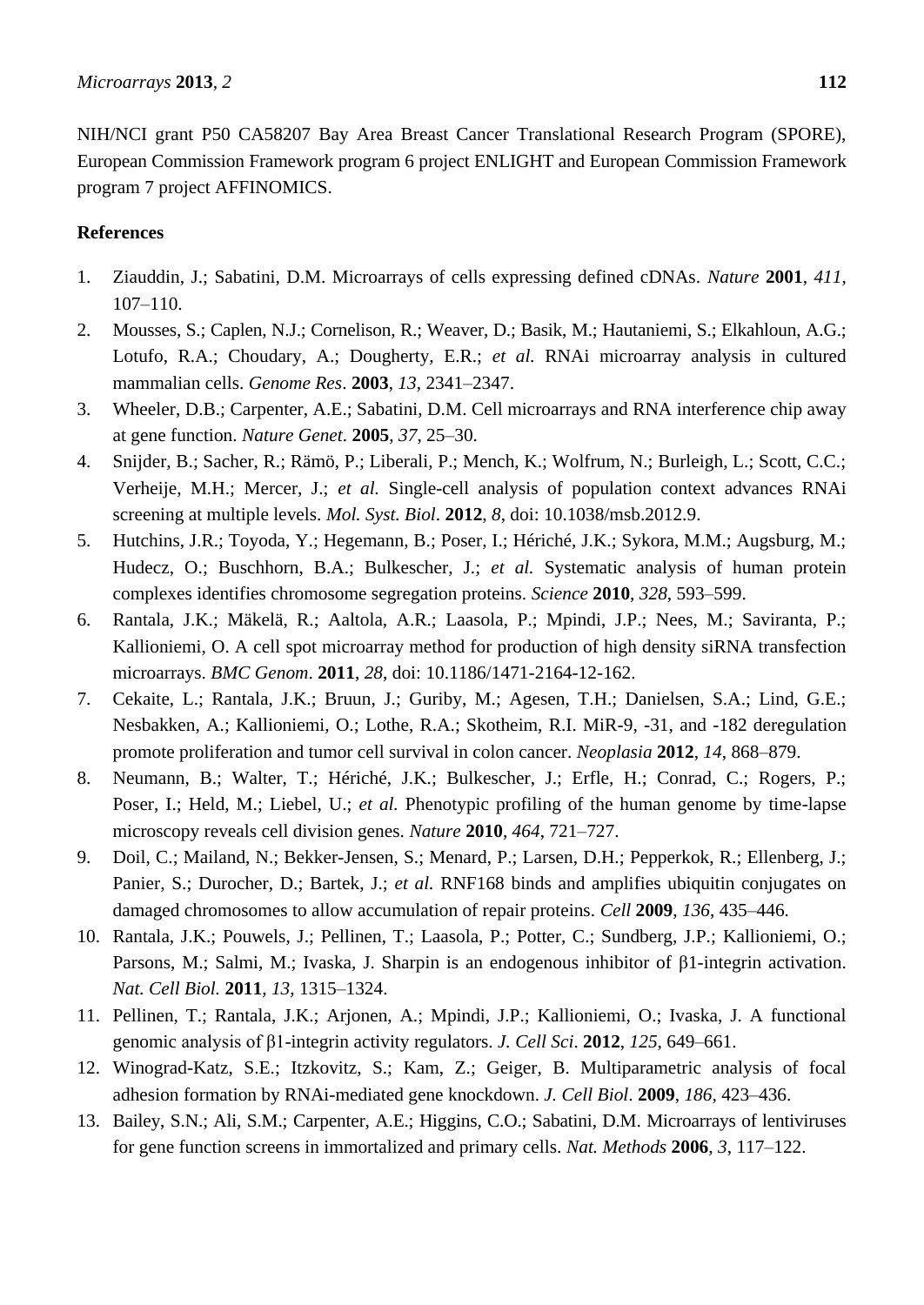- 14. Moffat, J.; Grueneberg, D.A.; Yang, X.; Kim, S.Y.; Kloepfer, A.M.; Hinkle, G.; Piqani, B.; Eisenhaure, T.M.; Luo, B.; Grenier, J.K.; *et al*. A lentiviral RNAi library for human and mouse genes applied to an arrayed viral high-content screen. *Cell* **2006**, *124*, 1283–1298.
- 15. McGowan, E.M.; Alling, N.; Jackson, E.A.; Yagoub, D.; Haass, N.K.; Allen, J.D.; Martinello-Wilks, R. Evaluation of cell cycle arrest in estrogen responsive MCF-7 breast cancer cells: Pitfalls of the MTS assay. *PLoS One* **2011**, *6*, e20623, doi: 10.1371/journal.pone.0020623.
- 16. Björkman, M.; Östling, P.; Härmä, V.; Virtanen, J.; Mpindi, J.P.; Rantala, J.; Mirtti, T.; Vesterinen, T.; Lundin, M.; Sankila, A.; *et al.* Systematic knockdown of epigenetic enzymes identifies a novel histone demethylase PHF8 overexpressed in prostate cancer with an impact on cell proliferation, migration and invasion. *Oncogene* **2012**, *31*, 3444–3456.
- 17. Rantala, J.K.; Edgren, H.; Lehtinen, L.; Wolf, M.; Kleivi, K.; Vollan, H.K.; Aaltola, A.R.; Laasola, P.; Kilpinen, S.; Saviranta, P.; *et al.* Integrative functional genomics analysis of sustained polyploidy phenotypes in breast cancer cells identifies an oncogenic profile for GINS2. *Neoplasia* **2010**, *12*, 877–888.
- 18. Stellaris™ Probe Designer. Available online: http://www.biosearchtech.com/stellarisdesigner (accessed on 15 February 2013).
- 19. Hanahan, D.; Weinberg, R.A. Hallmarks of cancer: The next generation. *Cell* **2011**, *144*, 646–674.
- 20. Cancer Genome Atlas (TCGA). Available online: http://cancergenome.nih.gov/ (accessed on 15 February 2013).
- 21. Strauss, R.; Li, Z.Y.; Liu, Y.; Beyer, I.; Persson, J.; Sova, P.; Möller, T.; Pesonen, S.; Hemminki, A.; Hamerlik, P.; *et al.* Analysis of epithelial and mesenchymal markers in ovarian cancer reveals phenotypic heterogeneity and plasticity. *PLoS One* **2011**, *6*, e16186, doi: 10.1371/ journal.pone.0016186.
- 22. Halazonetis, T.D.; Gorgoulis, V.G.; Bartek, J. An oncogene-induced DNA damage model for cancer development. *Science* **2008**, *319*, 1352–1355.
- 23. Kallioniemi, A.; Kallioniemi, O.P.; Waldman, F.M.; Chen, L.C.; Yu, L.C.; Fung, Y.K.; Smith, H.S.; Pinkel, D.; Gray, J.W. Detection of retinoblastoma gene copy number in metaphase chromosomes and interphase nuclei by fluorescence *in situ* hybridization. *Cytogenet. Cell Genet*. **1992**, *60*, 190–193.
- 24. Raj, A.; van den Bogaard, P.; Rifkin, S.A.; van Oudenaarden, A.; Tyagi, S. Imaging individual mRNA molecules using multiple singly labeled probes. *Nat. Methods* **2008**, *5*, 877–879.
- 25. Söderberg, O.; Gullberg, M.; Jarvius, M.; Ridderstråle, K.; Leuchowius, K.J.; Jarvius, J.; Wester, K.; Hydbring, P.; Bahram, F.; Larsson, L.G.; Landegren, U. Direct observation of individual endogenous protein complexes *in situ* by proximity ligation. *Nat. Methods* **2006**, *3*, 995–1000.
- 26. Leuchowius, K.J.; Jarvius, M.; Wickström, M.; Rickardson, L.; Landegren, U.; Larsson, R.; Söderberg, O.; Fryknäs, M.; Jarvius, J. High content screening for inhibitors of protein interactions and post-translational modifications in primary cells by proximity ligation. *Mol. Cell. Proteomics* **2010**, *9*, 178–183.